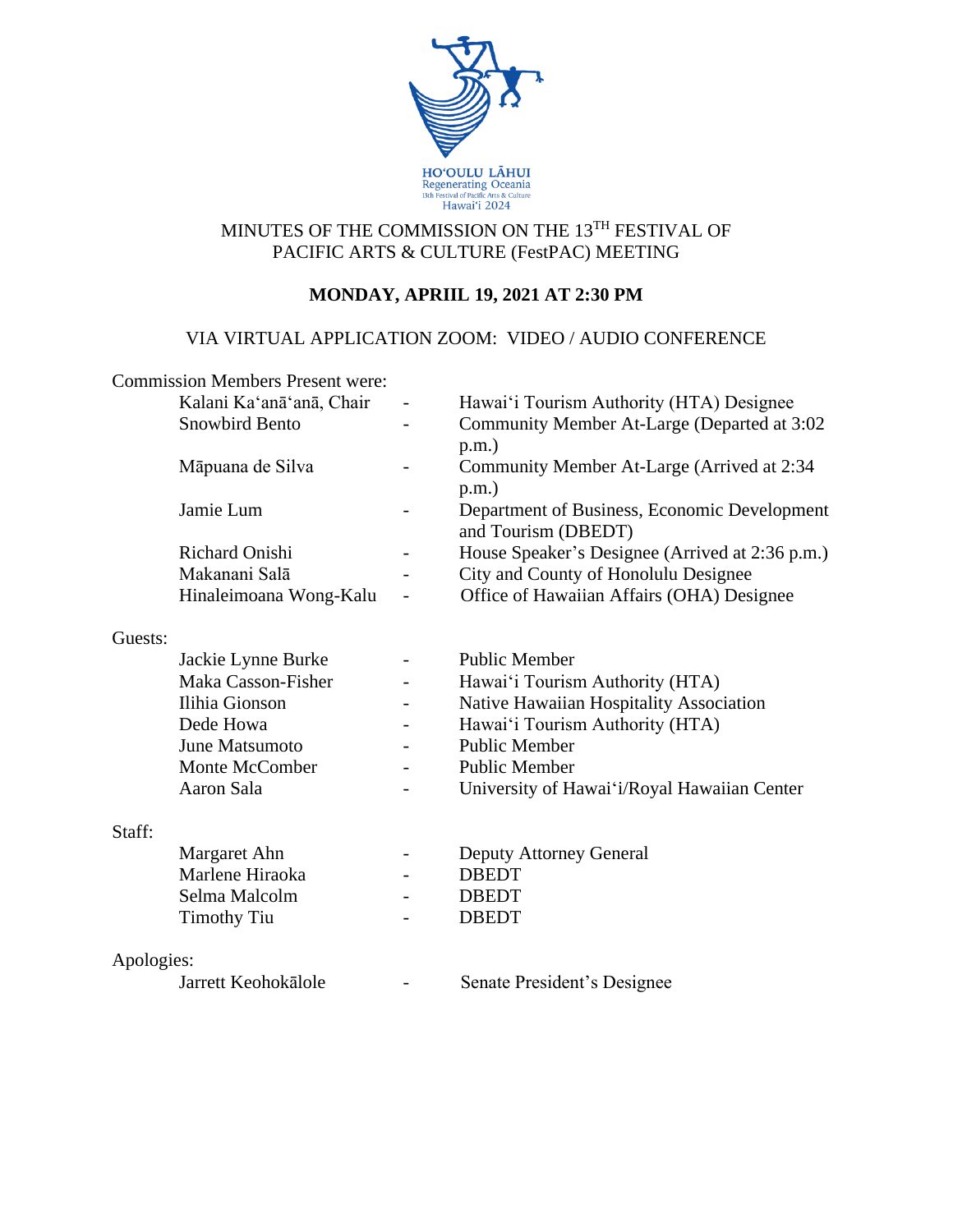Minutes of the Commission on the 13<sup>th</sup> Festival of Pacific Arts & Culture Monday, April 19, 2021 at 2:30pm via ZOOM Page 2 of 7

### **CALL TO ORDER**

The meeting was called to order by Chair Kalani Ka'anā'anā at 2:31 p.m., who welcomed everyone present via ZOOM and Facebook Live.

Chair Ka'anā'anā called upon Ms. Wong-Kalu to do the *wehena* (opening).

#### **PUBLIC TESTIMONY ON AGENDA ITEMS**

Chair Ka'anā'anā invited members of the public to testify on the agenda items. Hearing none, he continued with agenda items.

### **APPROVAL OF APRIL 5, 2021 MEETING MINUTES**

The minutes were distributed and reviewed by Commissioners. Chair Ka'anā'anā asked if there were any corrections to the minutes.

Hearing none, a motion was made by Ms. Lum and seconded by Ms. Bento to adopt the minutes unamended.

A roll call vote was requested with the following Commissioners approving the motion to approve the minutes: Chair Ka'anā'anā, Ms. de Silva, Ms. Bento, Rep. Onishi, Ms. Lum, Ms. Wong-Kalu, Ms. Salā.

Motion was unanimously approved.

### **LEGISLATION**

Chair Ka'anā'anā shared a summary about Senate Bill 696 which would extend the life of the Commission until August 31, 2025 and permits commission members to discuss matters outside of a public meeting to perform their duties.

Ms. Lum reported that the Conference Committee met and a CD1 that corrects the flawed date will need to be approved by the Finance Committee. The Conference Committee will be reconvening on Wednesday, April 21, 2021 at 1:30 p.m.

Chair Ka'anā'anā expressed that, hopefully, the CD1 will be approved with the sunset date corrected to August 31, 2025. In addition, language proposed by the Office of Information Practices (OIP) will be included in the draft which will state that, at the most, four Commission Members may meet privately provided that their discussion topics are presented at a Commission meeting on a monthly basis.

### **DISCUSSION AND ADOPTION OF REVISED PROGRAM MATRIX**

Chair Ka'anā'anā turned over this portion of the agenda to Ms. Bento and Mr. Gionson.

Ms. Bento expressed her thanks to Ms. Salā for reading the report at the last Commission meeting, on her behalf. Ms. Bento expressed that she would like the big bucket items to be brought to a final vote.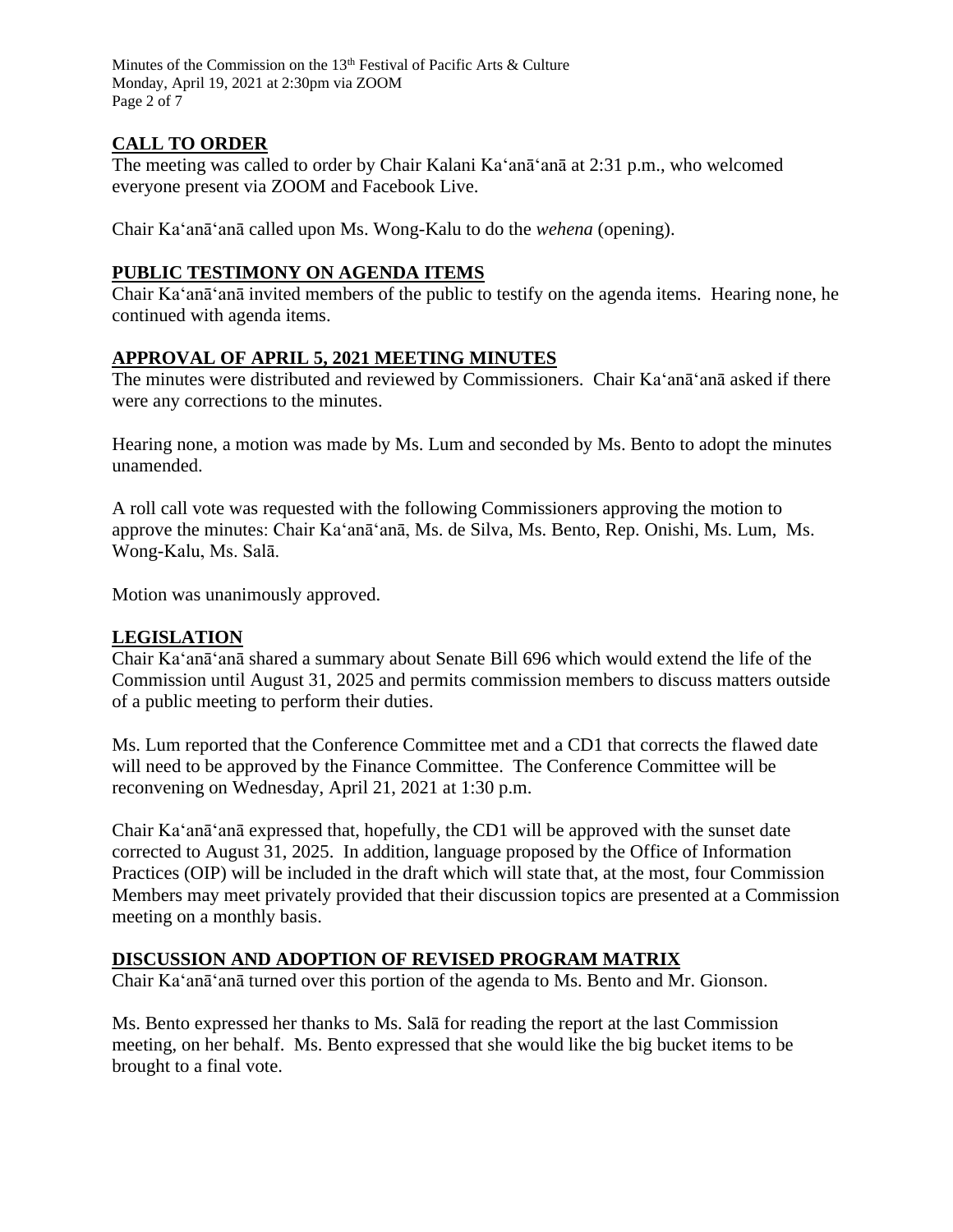Ms. Bento mentioned that she reviewed minutes from November 10, 2020, that indicated the program (offering and scheduling) was to be finalized; however, it appears that the programming was never finalized at that time. In addition, during the December 1, 2020, Commission meeting, a final vote on programming was not made at that time as well. Hence, those bucket items were up for discussion when Ms. Bento and her sub-committee met.

Ms. Bento indicated that she would like to stick to the themed pillars that the Festival was initially built upon. Mr. Gionson shared the diagram with the comparisons of the original and revised bucket categories. Ms. Bento stated that she also reviewed the minutes and video of the last Commission meeting.

Ms. Bento expressed that her subcommittee would like the approval of the big bucket categories. They are not looking at discrete, detailed descriptions. She asked Commission members if this would allow her and her sub-committee to move forward to further develop programming descriptions. She commented that at this point, with the approval of the big buckets, the Commission may be able to begin securing financing and developing an overall budget.

Ms. Bento further stated that since the original buckets were never approved, her sub-committee developed new buckets. If there are categories that may have been omitted, it is because her subcommittee focused upon what types of specific descriptions would likely fit into the big buckets.

Ms. Bento asked for comments from Commission members. She emphasized, however, that the comments and discussion did not have to be detailed. She also asked Chair Ka'anā'anā if there is a calendar, or a deadline for when he would like the more discrete/detailed buckets to be completed.

Chair Ka'anā'anā expressed that his recommendations would be to take a vote on the big bucket items so that it would not need to be revisited again. There is a need to move forward on the more discrete items that would fall into the big bucket categories. Country delegations will then provide their feedback on areas that they would be participating in.

Rep. Onishi asked for clarification as to whether the big buckets were from originally discussed categories. Hearing confirmation, Rep. Onishi made a motion to approve the big bucket categories and Ms. de Silva seconded the motion.

Ms. de Silva complemented Ms. Bento and her sub-committee for reviewing programming of past Festivals. She also expressed her appreciation to the sub-committee for its intention to craft "old" but "new" bucket categories.

A roll call vote was requested with the following Commissioners approving the motion to approve the big buckets: Chair Ka'anā'anā, Ms. de Silva, Ms. Bento, Rep. Onishi, Ms. Lum, Ms. Wong-Kalu, Ms. Salā.

Motion was unanimously approved.

## **DISCUSSION OF FORMATION OF SUB-COMMITTEES**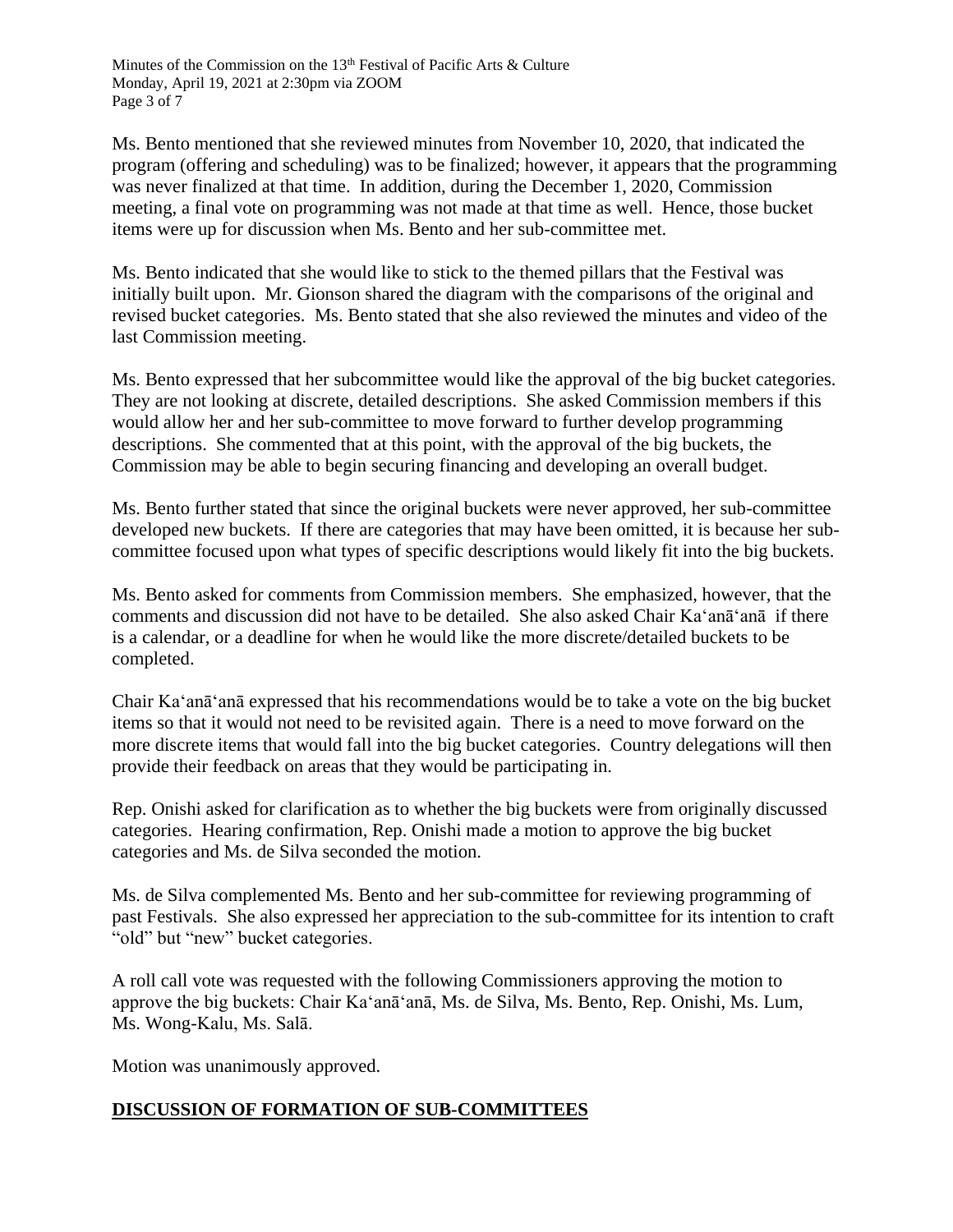Chair Ka'anā'anā explained that he added this item to the agenda because it was somewhat related to the next agenda item regarding the Festival Manual and Guam's After Action Report.

Chair commented that he would like recommendations to be made for sub-committees. For his areas of responsibility pertaining to fundraising and Opening and Closing ceremonies, he and his sub-committee would be able to plan and execute details for those specific areas.

Chair Ka'anā'anā asked for comments/discussion related to sub-committees.

Chair explained that for the area of public relations and communications, although the Commission retained Strategies 360 in the past, he will now be requesting assistance from staff at HTA and NAHAA including from HTA's in-house publicist, Ms. Marissa Yamane. With respect to the area of fundraising, Chair will need to have a discussion with Ms. Lum regarding the drafting of a Request for Information (RFI). The RFI will guide the Commission in its approach to fundraising and other development work.

Chair Ka'anā'anā explained that the Opening and Closing ceremonies are currently on hold at the moment because he will need to identify venues. He commented that venue representatives will eventually be participants of his sub-committee. He also expressed that as the date of the Festival approaches, additional team members will be asked to join his sub-committee.

Chair asked Commissioners for any comments regarding sub-committees. Ms. Lum commented that in looking at her/DBEDT's *kuleana*, much of the work will be handled by in-house DBEDT staff. She indicated, however, that it also would depend upon any State funding and other types of fundraising that may occur in the future. At the moment, she will be relying upon in-house staffing and is also interested in reaching out to Mr. Jonathan Johnson at the State Foundation on Culture and the Arts (SFCA) regarding event planning that their organization has done in the past. She also commented on seeking advice from Ms. Salā's office related to the procurement of goods and services for events.

Ms. Salā expressed that she would like to confirm the location of the Festival Village. Her questions and concerns are related to securing the venue, providing 24-security for the duration of the 10-day Festival, etc. Chair Ka'anā'anā expressed that he would like everyone to review and use the venue form to make suggestions. He stated that he will be completing forms for Iolani Palace and Kapiolani Park for the Opening and Closing ceremonies. He also confirmed that many events will be held at the Hawaii Convention Center since funding has already been secured for this purpose. He further stated that the Convention Center has ample space for exhibitions, symposia, display areas for art, etc.

Rep. Onishi shared that since Commissioner English stepped down as a Commissioner, he and Sen. Keohokālole have not had an opportunity to meet due to time constraints because of the Legislation Session. They will plan on meeting after the Session.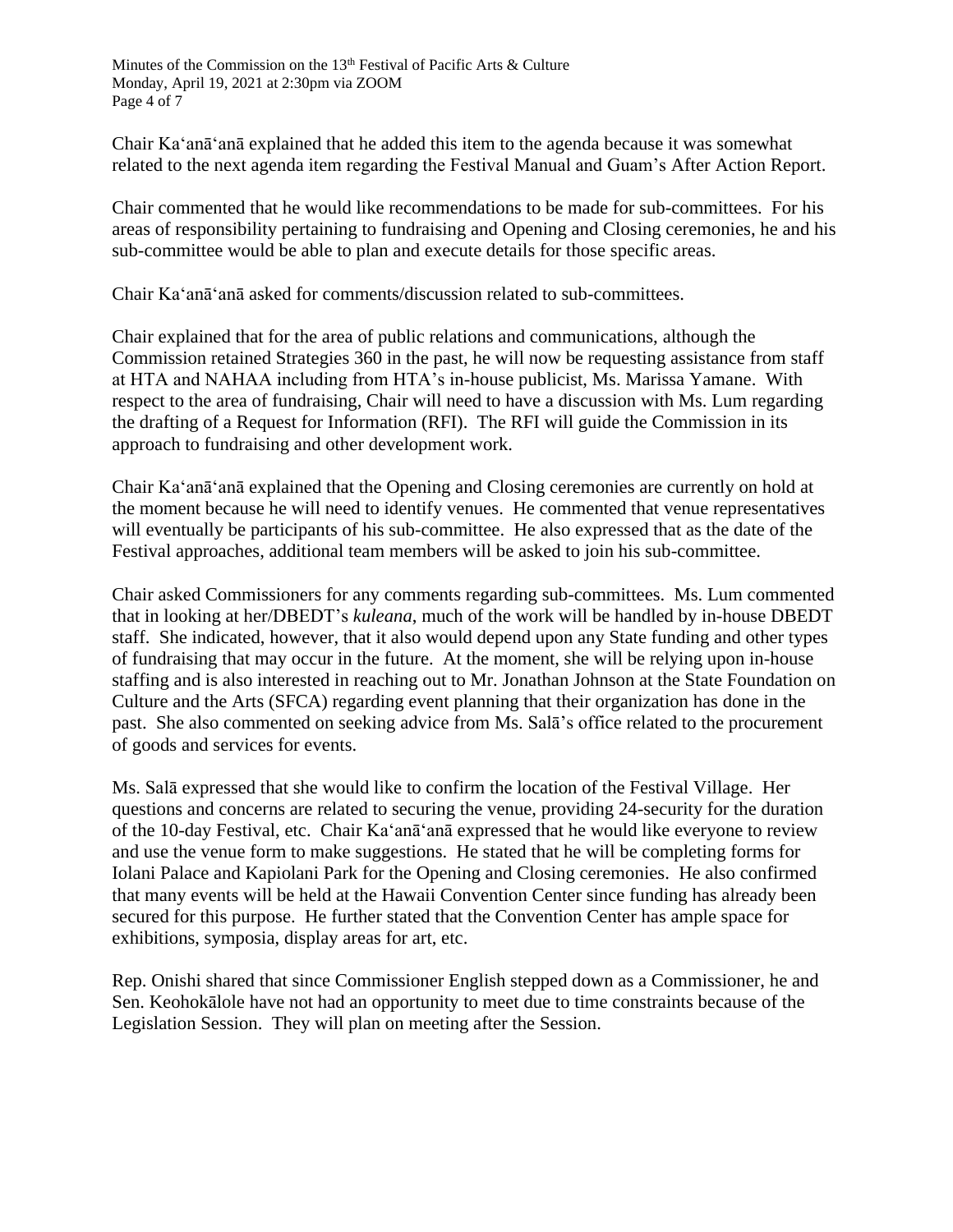### **DISCUSSION OF FESTIVAL MANUAL AND 12TH FESTIVAL (GUAM) AFTER ACTION REPORT**

Chair Ka'anā'anā reminded Commissioners that the FestPAC Manual and Guam After Action Report were distributed for their information and review. He indicated that the Manual would need to be reviewed to determine if it will work for Hawaiʻi or whether it needed to be updated. Hawaiʻi will have issues pertaining to border control, agricultural related matters, etc. and that the nature and layers of government regulations in Hawaiʻi differ from those of the Pacific Islands.

Chair Ka'anā'anā commented that a Festival Director has not yet been appointed. Ms Salā agreed that this is a concern and asked who will fill that role. Ms. Bento expressed that Commissioners should nominate individuals for the position. Chair asked for comments and expressed that the current difficulty is that the Commission does not have funding to staff this position. He further commented that a Festival Director is needed because when there are no clear lines of responsibility, the planning and coordination of an event such as FestPAC becomes challenging. He is aware that this is a full-time position that will be required, at least, from two years out before the Festival is held. Chair also reminded Commissioners that budget items and funding needed to be prioritized including grant writing, etc. He emphasized that there are holistic considerations for the Festival including human resources, public relations, safety, security, etc. Without a full-time director, there is a greater chance that details will fall through the cracks as the event approaches.

Ms. Lum agreed that there is a need to retain a full-time Director two years out and that it needed to be a compensated position. She suggested that another option to consider would be to finance this position within the sponsorship area similar to how other non-profit organizations fund an Executive Director by having sponsor's staff on loan for the duration of the planning and implementation of an event.

Chair Ka'anā'anā suggested exploring AmeriCorps VISTA requirements, too. He also mentioned engaging youth in the planning process.

Ms. de Silva provided historical information in that the position of Festival Director is usually a governmental position. The individual is employed by the government and paid by the government. Ms. de Silva noted that in other countries, the Festival Director would have existing relationships and contacts in place. She wondered if there is an individual in Hawaiʻi who might be able to assume that role.

Rep. Onishi expressed that the Commission needs to review the overall budget again. He suggested developing a couple of operational budgets to determine amounts that needed to be allocated for specific areas. He mentioned that even for fundraising, the Commission does not have a current target goal. Ms. de Silva believes that there needs to be government representation. Rep. Onishi commented that it would behoove the Commission to look at DBEDT to explore the possibility of securing an appropriation for a Festival Director, as an excluded position, through DBEDT, because the State of Hawaiʻi, as the host, needs to ensure that the Festival succeeds. He further stated that the Commission should not seek a contractor for this role because if there are relationship and other problems that surface, at the end of the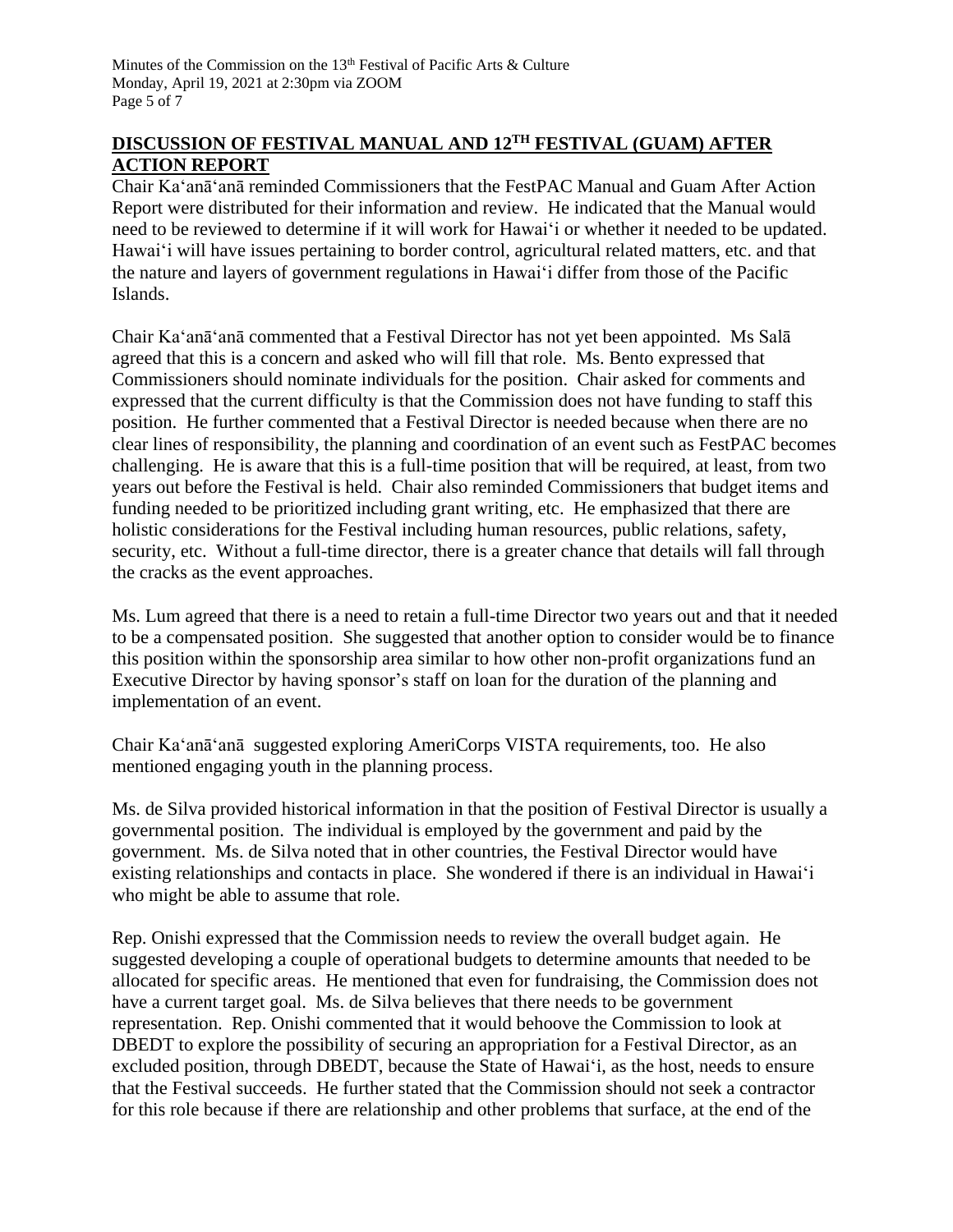day, it is still the State of Hawaii that would be responsible for the event. Rep. Onishi also commented that we normally would not approach developing a position for this purpose, however, the State would not normally host this type of event so there needs to be an understanding that it would be important to consider an appropriation for the position of Festival Director.

Chair Ka'anā'anā stated that he would develop an overall budget before the next meeting to give the Commission a starting point. He also would like to add to the next meeting agenda, information about the ANA grant application for the Festival and the possibility of working with AmeriCorps VISTA. He will also meet with the East-West Center to see if there might be U.S. State Department resources available to assist the Commission. Chair also would like the State Foundation of Culture and Arts (SFCA) to do a presentation to the Commission so that Commissioners would have a better understanding of their programs and determine if the SFCA might be able to provide support with grant writing and administration.

Ms. de Silva explained that the Administration for Native Americans (ANA) solicitation is open and that a training session will be held next week. The deadline to apply is late June or early July.

Chair Ka'anā'anā asked Mr. McComber about his interactions with Council of Pacific Arts and Culture (CPAC) and Youth Ambassador programs and whether he might be able to obtain a listing of the heads of delegations through his involvement with those programs. Ms. de Silva commented that it would not be possible until new FestPAC invitations are sent to countries. She further explained that many representatives on the Council are heads of their respective delegations. The country point-of-contacts would be the appropriate individuals to request for such a listing.

Chair Ka'anā'anā further explained that he was interested in receiving a listing of the heads of delegations to determine if the Commission should invite delegations to make a country presentation to the Commission. It would be helpful for Commissioners to gain a better understanding of each country, their culture, etc. Ms. de Silva stated that it would be best to work through the point-of-contacts for these types of requests. She mentioned that The Pacific Community (SPC) recently published a guide on etiquette across the Pacific which is a good resource to gain an understanding of country protocols, values, how they think, etc. She will forward a copy to Ms. Sanders and Mr. Casson-Fisher. Chair Ka'anā'anā expressed that he would like to nurture communication between countries and the Commission. Ms. de Silva indicated that she would be able to develop a schedule for the next couple of years, however, the biggest difficulty is getting countries to respond to emails. Most will wait until the last minute to respond with comments/decisions. She agreed that having personal contacts might help countries to respond to the Commission's requests in a timely matter.

### **PUBLIC TESTIMONY ON AGENDA ITEMS**

Chair Ka'anā'anā invited the public to again offer comments.